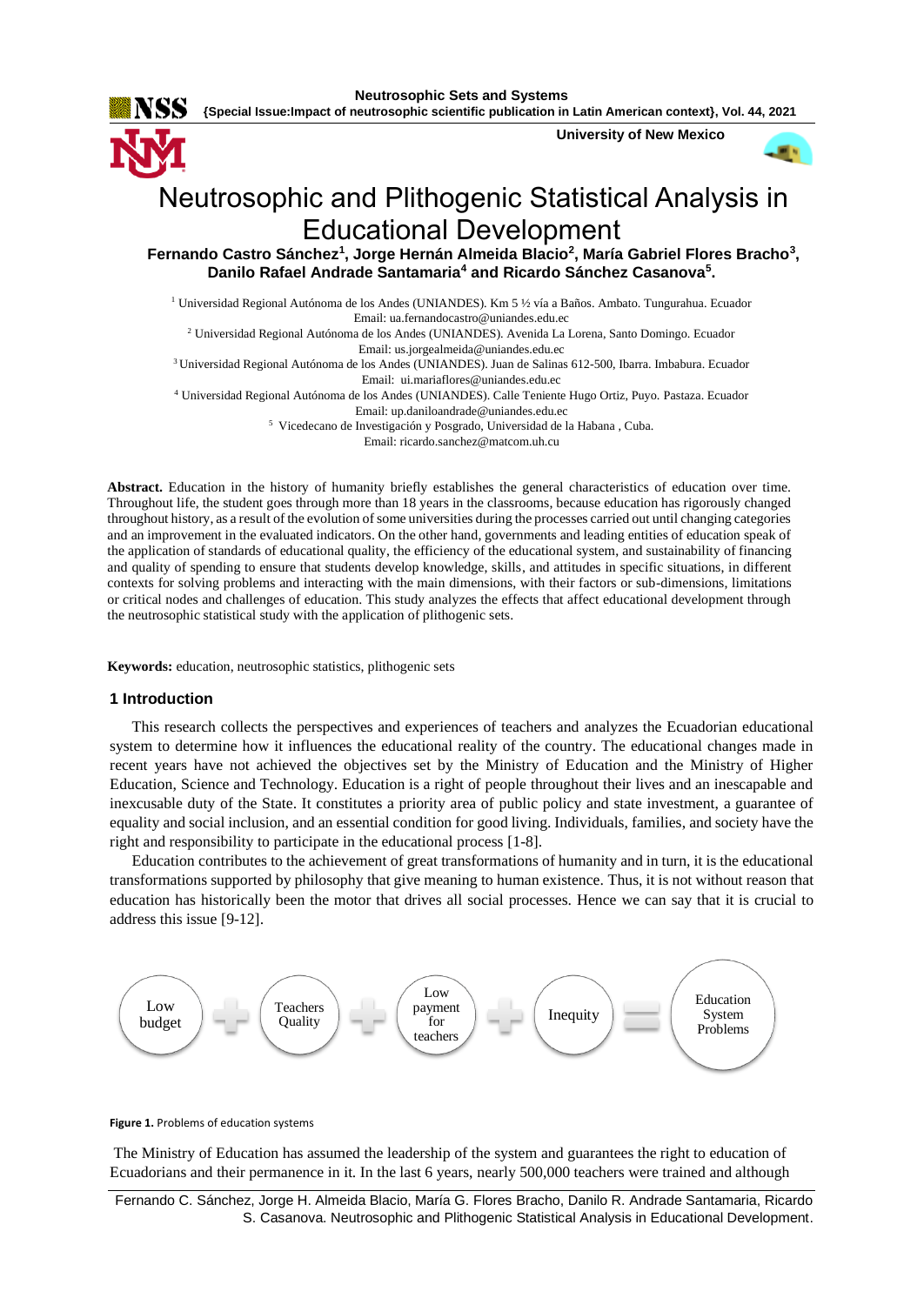investment in education has tripled, quality has declined [\[13\]](#page-10-1). Furthermore, dropouts and reprobation in education were higher, so redistribution of the State's budget invests in education, quality spending policies, and an accountability system are actual goals to be achieved. At present, a revision of the standards and the curriculum is being carried out to strengthen the quality of education, the more poverty decreases, the quality of life improves because basic needs are met [\[14,](#page-10-2) [15\]](#page-10-3).

Although the [quality](https://www.monografias.com/trabajos11/conge/conge.shtml) of education in Ecuador has improved, it lacks highly trained professionals and technicians, and that is why on many occasions, there is a need for millionaire hiring of foreigners to take those positions that need a certain degree of knowledge. In addition, this shortage decreases the development of our [economy](https://www.monografias.com/trabajos54/resumen-economia/resumen-economia.shtml) and all national life, because to a large extent, the main problem of national education is the little budget that is assigned to education in the country [\[16-18\]](#page-10-4).

The actual society [demands](https://www.monografias.com/trabajos/ofertaydemanda/ofertaydemanda.shtml) to have a higher quality education, an imperative of the demanding world in which we are immersed, which has created the urgent need tha[t the w](https://www.monografias.com/trabajos/fintrabajo/fintrabajo.shtml)ork of man is much more effective, for which greater preparation is required. This is an active task of a psycho-physical-social order that allows understanding the new realities according to the level of inner maturation of the subjects. It is a reality that belongs to the spacetime becoming of all people [\[19,](#page-10-5) [20\]](#page-10-6). The Ecuadorian educational system has progressed in recent times, but it has some obstacles and critical nodes to resolve. To think about the foundations of education in history and the transformations in current Ecuadorian education implies determining its entelechy, understanding the limitations, achievements, and challenges that the educational problem brings along [\[21,](#page-10-7) [22\]](#page-10-8). For the analysis of the development of education, this study defines:

- Problematic Situation: effects on educational development
- Main objective: define the main factors that affect development in education
- Specific objectives:
	- Determine the dimensions of the analyzed variable
	- Analyze the effects at each stage of the process
	- $\checkmark$  Carry out the neutrosophic statistical measurement and modeling of the variable
	- $\checkmark$  Determine the interrelation of each dimension in the plithogenic set of education
	- Present potential solutions to mitigate the impact of the factors on the variable



**Figure 2:** Stages of the study of educational development

#### **2 Materials and methods**

Neutrosophic probabilities and statistics are a generalization of classical and imprecise probabilities and statistics. The Neutrosophic Probability of an event E is the probability that event E will occur [\[23\]](#page-10-9), the probability that event E does not occur, and the probability of indeterminacy (not knowing whether event E occurs or not). In classical probability nsup≤1, while in neutrosophic probability nsup≤3 +. The function that models the neutrosophic probability of a random variable x is called the neutrosophic distribution:  $NP(x) =$  $(T(x),I(x),F(x))$ , where T (x) represents the probability that the value x occurs, F (x) represents the probability that the value x does not occur, and  $I(x)$  represents the indeterminate or unknown probability of the value x.

Neutrosophic Statistics is the analysis of neutrosophic events and deals with neutrosophic numbers, the neutrosophic probability distribution [\[24\]](#page-10-10), neutrosophic estimation, neutrosophic regression, etc. It refers to a set of data, which is formed totally or partially by data with some degree of indeterminacy and the methods to analyze them. Neutrosophic statistical methods allow the interpretation and organization of neutrosophic data (data that can be ambiguous, vague, imprecise, incomplete, or even unknown) to reveal the underlying patterns [\[25\]](#page-10-11). In short, the Neutrosophic Logic [\[26,](#page-10-12) [27\]](#page-10-13), Neutrosophic Sets, and Neutrosophic Probabilities and Statistics have a wide application in various research fields and constitute a new reference of study in full development [\[28-49\]](#page-10-14).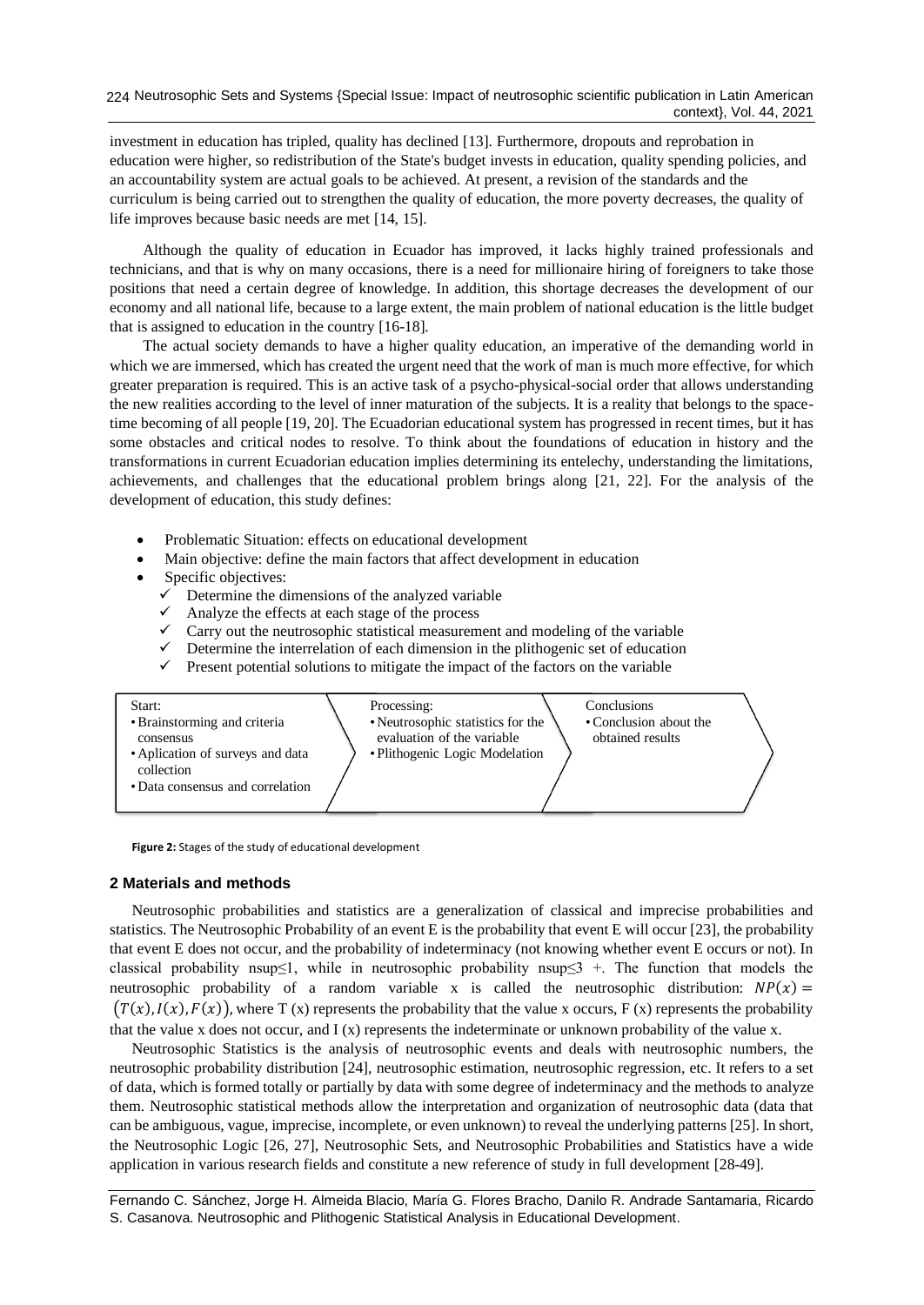Neutrosophic Sets and Systems {Special Issue:Impact of neutrosophic scientific publication in Latin American 225 context}, Vol. 44, 2021

The Neutrosophic Descriptive Statistics includes all the techniques to summarize and describe the characteristics of the neutrosophic numerical data [\[50\]](#page-11-0). Neutrosophic Numbers are numbers of the form where a and b are real or complex numbers [\[51\]](#page-11-1), while "I" is the indeterminacy part of the neutrosophic number N.

$$
N = a + bl.
$$

The study of neutrosophic statistics refers to a neutrosophic random variable where  $X_l$  y  $X_uI_N$  represents the corresponding lower and upper level that the studied variable can reach in an indeterminate interval  $[I_l, I_u]$ . Following the neutrosophic mean of the variable when formulating:

$$
X_N = X_l + X_u I_N; I_N \in [I_l, I_u]
$$
\n<sup>(1)</sup>

Where 
$$
\bar{x}_a = \frac{1}{n_N} \sum_{i=1}^{n_N} X_{il} \bar{x}_b = \frac{1}{n_N} \sum_{i=1}^{n_N} X_{iu} n_N \in [n_l, n_u]
$$
 (2)

is a neutrosophic random sample. However, for the calculation of neutral frames (NNS) it can be calculated as follows:

$$
\sum_{i=1}^{n_N} (X_i - \bar{X}_{iN})^2 = \sum_{i=1}^{n_N} \begin{bmatrix} \min\left( \begin{pmatrix} (a_i + b_i l_L)(\bar{a} + \bar{b} l_L), (a_i + b_i l_L)(\bar{a} + \bar{b} l_U) \\ (a_i + b_i l_U)(\bar{a} + \bar{b} l_L), (a_i + b_i l_U)(\bar{a} + \bar{b} l_U) \end{pmatrix} \right] \\ \max\left( \begin{pmatrix} (a_i + b_i l_L)(\bar{a} + \bar{b} l_L), (a_i + b_i l_L)(\bar{a} + \bar{b} l_U) \end{pmatrix} \right) \\ \max\left( \begin{pmatrix} (a_i + b_i l_L)(\bar{a} + \bar{b} l_L), (a_i + b_i l_L)(\bar{a} + \bar{b} l_U) \end{pmatrix} \right) \right]
$$
\n(3)

Where  $a_i = X_l b_i = X_u$ . The variance of the neutrosophic sample can be calculated by

$$
S_N^2 = \frac{\sum_{i=1}^{n_N} (x_i - \bar{x}_{iN})^2}{n_N}; S_N^2 \in [S_L^2, S_U^2]
$$
\n<sup>(4)</sup>

The neutrosophic coefficient (NCV) measures the consistency of the variable. The lower the NCV value, the more consistent the factor's performance is. NCV can be calculated as follows [\[52\]](#page-11-2).

$$
CV_N = \frac{\sqrt{s_N^2}}{\bar{x}_N} \times 100; \ CV_N \epsilon \left[ CV_L, CV_U \right] \tag{5}
$$

#### **Mathematical modeling through neutrosophic logic to plithogenic logic**

Neutrosophic sets were introduced in the literature by F. Smarandache since fuzzy intuitionistic sets could only handle incomplete information, but not the indeterminate and inconsistent information, which commonly exists in fuzzy systems. The term neutrosophy means knowledge of neutral thought and this neutrality represents the main distinction between fuzzy logic and fuzzy intuitionist [\[27\]](#page-10-13). In neutrosophic sets, the indeterminacy is explicitly quantified through a new parameter I. True membership (t), indeterminate membership (I), and false membership (F) are independent of each other and the sum between them satisfies the inequalities  $0 \le T + I + F \le 3$ . In fuzzy intuitionistic sets, the uncertainty depends on the degree of membership and the degree of non-membership [\[26\]](#page-10-12). In neutrosophic sets, the indeterminacy factor (I) is independent of the true and false values. There are no restrictions between the degree of truth, the degree of indeterminacy, and falsehood [\[24,](#page-10-10) [53-55\]](#page-11-3).

If U is a universe of discourse, a Neutrosophic Set (NS) is characterized by three membership functions  $uA(x), rA(x), vA(x) : X \rightarrow 0, 1 + [$ , which satisfy the condition  $0 \le -\inf uA(x) + \inf rA(x) +$ inf vA(x) ≤ sup uA(x) + sup rA(x) + sup vA(x) ≤ 3 + for all  $x \in X$ . uA(x), rA(x) and vA(x) are the membership functions of truth, indeterminacy, and falsehood of x in A, respectively y your images are standard or non-standard subsets of  $] 0-.1+.$ 

When approaching the perspective of indeterminacy and contradiction, as is the case with Gödel's incompleteness theorem, he states that any proposition in a mathematical axiom system will present a degree of truth (T), falsehood (F), and indeterminacy (I). Neutrosophy, therefore, establishes a unique solution for the existence of paradoxes in philosophy [\[50\]](#page-11-0). Plithogenic advocates for the connections and unification of theories and ideas in varied fields of science [\[56\]](#page-11-4).

Plithogeny is the dynamics of various types of opposites, and/or their neutrals, and/or non-opposites and their organic fusion. Plithogeny is a generalization of dialectics (dynamics of a type of opposites:  $\langle A \rangle$  and  $\langle \text{antiA}\rangle$ ), neutrosophy (dynamics of a type of opposites and their neutrals: <A> and <antiA> and <neutA>), since Plithogeny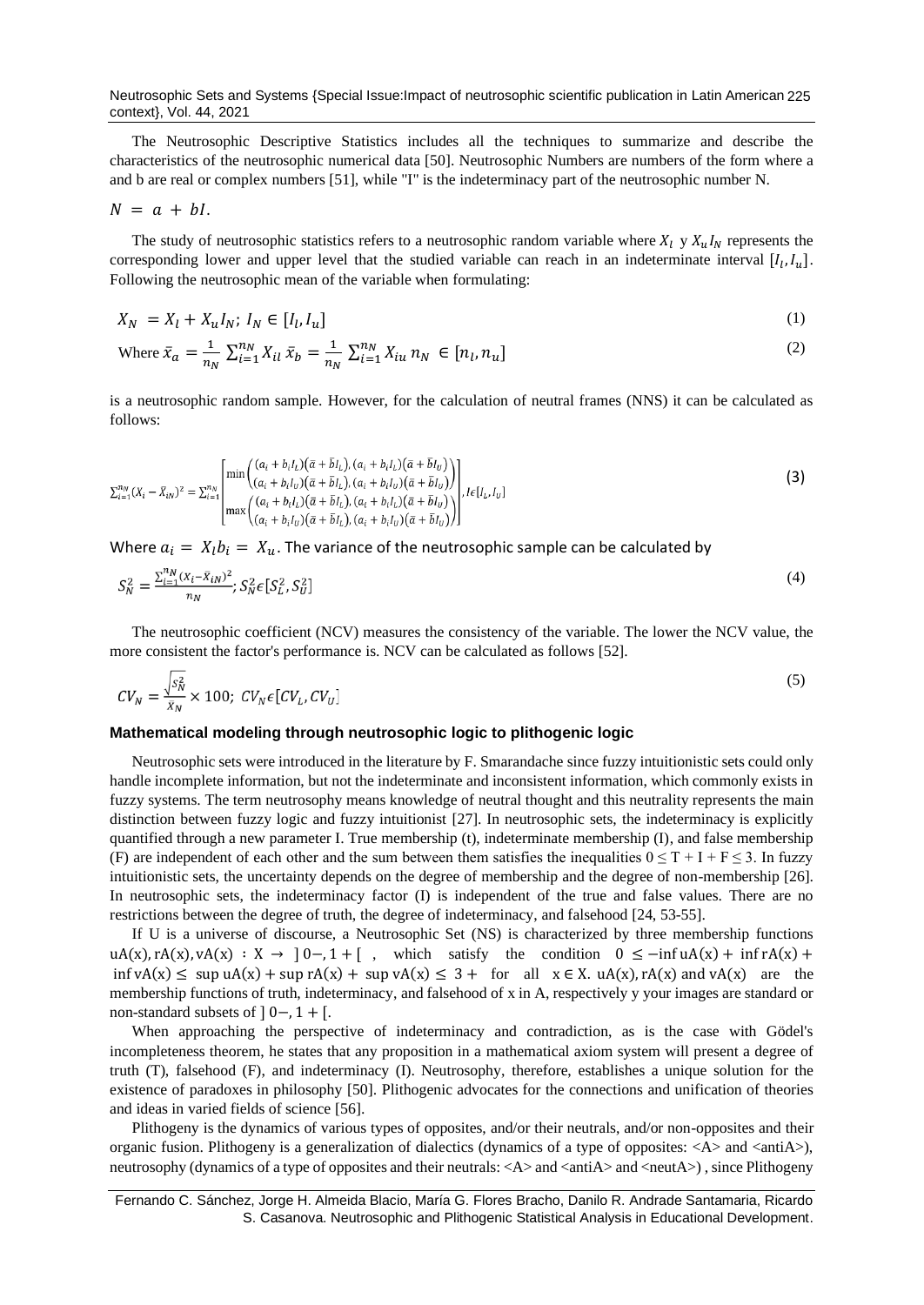studies the dynamics of many types of opposites and their neutrals and non-opposites  $\langle \langle A \rangle$  and  $\langle \langle \rangle$  and  $\langle \rangle$  and  $\langle$ neutA $\rangle$ ,  $\langle$ B $\rangle$  and  $\langle$ antiB $\rangle$  and  $\langle$ neutB $\rangle$ , etc.), and not opposites ( $\langle$ C $\rangle$ ,  $\langle$ D $\rangle$ , etc.) all together. As an application and particular case derived from Plithogeny, the plithogenic set is an extension of the classical set, fuzzy set, fuzzy intuitionist set, and neutrosophic set, and has multiple scientific applications [\[56\]](#page-11-4).

So, (P, a, V, d, c) is called a plithogenic set

- 1. Where "P" is a set, "a" is an attribute (multi-dimensional in general), "V" is the range of values of the attribute, "d" is the degree of membership of the attribute value of each element x to the set P with respect to some given criteria ( $x \in P$ ), and "d" means "d<sub>F</sub>" or "d<sub>IF</sub>" or "d<sub>N</sub>", when it is a degree of fuzzy membership, an intuitionistic fuzzy membership, or a degree of neutrosophic membership, respectively, of an element x to the plithogenic set P;
- 2. "c" means " $c_F$ " or " $c_{IF}$ " or " $c_N$ ", when it is a fuzzy attribute value contradiction degree function, intuitionistic fuzzy attribute value contradiction degree function, or neutrosophic attribute value contradiction degree function, respectively.
- 3. Functions d(∙,∙) and c(∙,∙) are defined according to the applications that experts need to solve.
- 4. Then, the following notation is used:
- 5.  $x(d(x, V))$ , where  $d(x, V) = (d(x, v))$ , for all  $v \in V$ ,  $\forall x \in P$ .
- 6. The attribute value contradiction degree function is calculated between each attribute value regarding the dominant attribute value (denoted by  $v_D$ ) in particular, and with regard to other attribute values as well.
- 7. The attribute value contradiction degree function c evaluated between the values of two attributes is used in the definition of plithogenic aggregation operators (intersection (AND), union (OR), implication ( $\Rightarrow$ ), equivalence  $(\Leftrightarrow)$ , inclusion (partial order), and other plithogenic aggregation operators that combine two or more degrees of values of the attribute based on a t-norm and a t-conorm. Most plithogenic aggregation operators are linear combinations of a fuzzy t-norm (indicated by) with a fuzzy t-conorm (indicated by), but nonlinear combinations can also be constructed. ∧D and ∨D [\[57\]](#page-11-5).

If the t-norm is applied on the value of the dominant attribute denoted by, and the contradiction between and is, then it is applied on the value of the attribute as follows:

$$
[1 - c(v_D, v_2)] \cdot t_{norm}(v_D, v_2) + c(v_D, v_2) \cdot t_{conorm}(v_D, v_2), \tag{6}
$$

Or, using symbols:

$$
[1 - c(v_D, v_2)] \cdot (v_D \wedge_F v_2) + c(v_D, v_2) \cdot (v_D \vee_F v_2), \tag{7}
$$

Similarly, if the t-conorm applies to the value of the dominant attribute denoted by  $v<sub>D</sub>$ , and the contradiction between  $v_D$  and  $v_2$  is  $c(v_D, v_2)$ , then  $v_2$  applies to the value of the attribute as follows

$$
[1 - c(v_D, v_2)] \cdot t_{\text{conorm}}(v_D, v_2) + c(v_D, v_2) \cdot t_{\text{norm}}(v_D, v_2),
$$
\n(8)

Or, using symbol

$$
[1 - c(v_D, v_2)] \cdot (v_D \, v_F \, v_2) + c(v_D, v_2) \cdot (v_D \, \Lambda_F \, v_2), \tag{9}
$$

The plithogenic neutrosophic intersection is defined as:

$$
(a_1, a_2, a_3) \wedge_P (b_1, b_2, b_3) = (a_1 \wedge_F b_1, \frac{1}{2} [(a_2 \wedge_F b_2) + (a_2 \vee_F b_2)], a_3 \vee_F b_3),
$$
\n(10)

The plithogenic neutrosophic junction is defined as:

$$
(a_1, a_2, a_3) V_P (b_1, b_2, b_3) = (a_1 V_F b_1, \frac{1}{2} [(a_2 \Lambda_F b_2) + (a_2 V_F b_2)], a_3 \Lambda_F b_3), \tag{11}
$$

In other words, if something applies to membership, the opposite applies to non-membership, while in indeterminacy the average between them is what applies. Plithogenic neutrosophic inclusion is defined as follows: Since the degrees of contradiction are:

 $c(a_1, a_2) = c(a_2, a_3) = c(b_1, b_2) = c(b_2, b_3) = 0.5$ We apply  $a_2 \geq [1 - c(a_1, a_2)]b_2 \text{ o } a_2 \geq (1 - 0.5)b_2 \text{ o } a_2 \geq 0.5b_2$ , while  $c(a_1, a_3) = c(b_1, b_3) = 1$ So, having the opposite is true for  $a_1 \leq b_1$  if and only if  $a_3 \ge b_3$ , therefore  $(a_1, a_2, a_3) \leq_P (b_1, b_2, b_3)$  if and only if  $a_1 \le b_1, a_2 \ge 0.5b_2$ , y  $a_3 \ge b_3$ .

Next, an algorithm for the resolution of this research is presented where Plithogeny will be merged with the algorithm of Neutrosophy. From this moment on, expressions 2 to 8 must be applied to execute the operations of the classical algorithm with plithogenic numbers. For the elaboration of a single decision matrix, the median of

Fernando C. Sánchez, Jorge H. Almeida Blacio, María G. Flores Bracho, Danilo R. Andrade Santamaria, Ricardo S. Casanova. Neutrosophic and Plithogenic Statistical Analysis in Educational Development.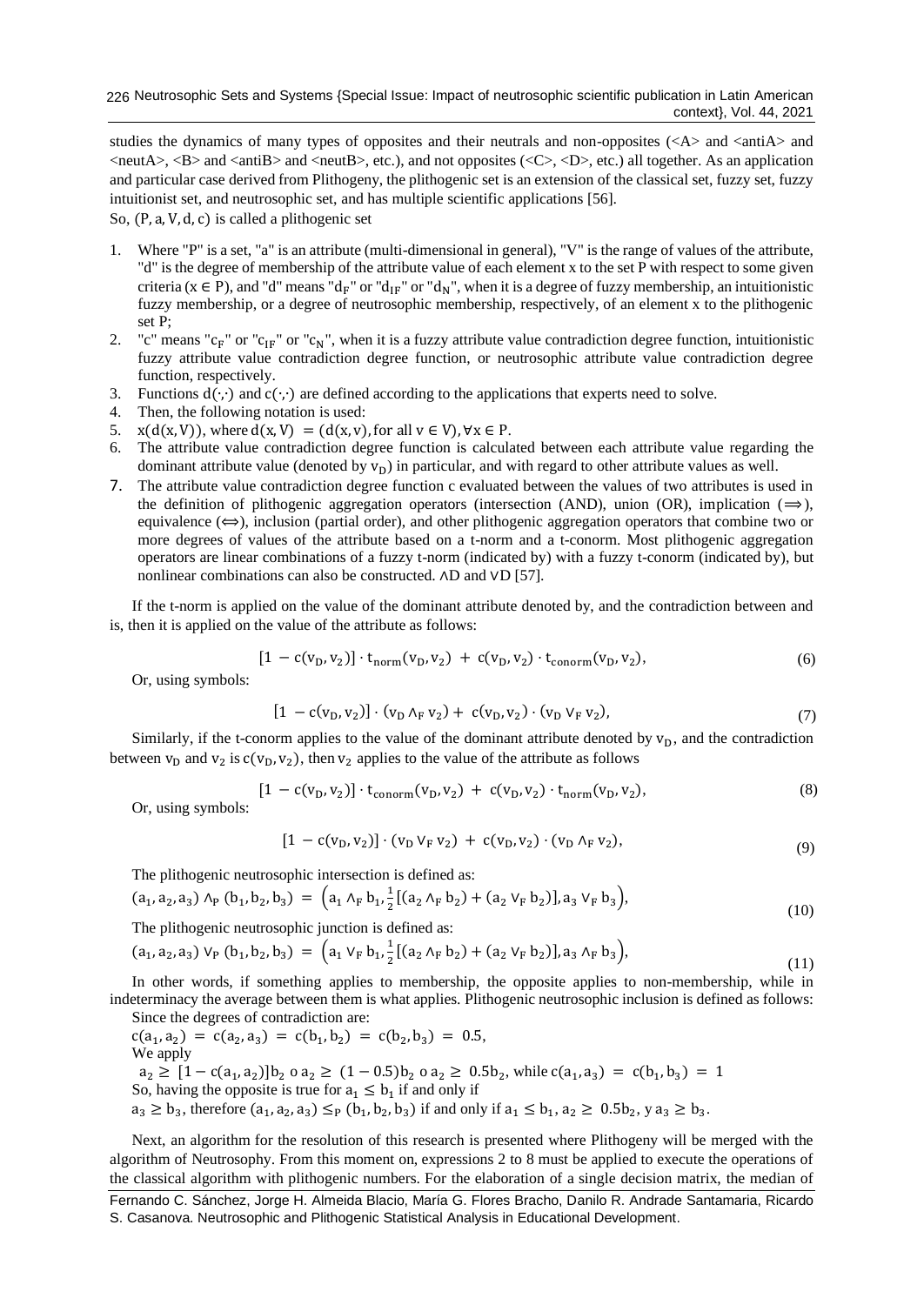Neutrosophic Sets and Systems {Special Issue:Impact of neutrosophic scientific publication in Latin American 227 context}, Vol. 44, 2021

the plithogenic numbers is calculated for each combination, for all specialists. The median is calculated using the following formula:

 $median_{i=1}^m$  {PN<sub>i</sub>} = (median<sup>m</sup><sub>i=1</sub>{T(PN<sub>i</sub>)}, median<sup>m</sup><sub>i=1</sub>{I(PN<sub>i</sub>)}, median<sup>m</sup><sub>i=1</sub>{F(PN<sub>i</sub>)}  $(12)$ 

Where  $PN_i$ , are plithogenic numbers,  $T(PN_i)$  are their true components,  $I(PN_i)$  are their indeterminate components and F(PN<sub>i</sub>)are their false components. In other words, Equation 8 means that the median of a set of plithogenic numbers is defined as the plithogenic number of the medians of its components. To compare the relationships between the quadrants, the following formula is used to blur a neutrosophic number [\[58\]](#page-11-6):

$$
\mathcal{S}([T, I, F]) = \frac{2 + T - I - F}{3} \tag{13}
$$

- Determine for each line of the pairwise comparison matrix, a weighted sum based on the sum of the product of each cell by the priority of each alternative or corresponding criterion.
- For each line, divide its weighted sum by the priority of its corresponding alternative or criterion
- Determine the  $\Lambda$ max mean of the result of the previous stage.
- Calculate the consistency index (CI) for each alternative or criterion

$$
CI = \frac{\Lambda_{max} - m}{m - 1} \tag{14}
$$

Where m is the number of alternatives

- Determine the Random Index (RI) from table 2
- Determine the consistency ratio index (the ratio between the consistency index and the random index)

### **3 Results**

## **3.1 Data**

Development in education has been one of the challenges for governments to achieve the professional level demanded. For the modeling of this work, a group of experts was created to analyze the data collected in the information collection stage. As a consensus, the experts determined for the modeling:

Set: Education,  $=\forall F_{V_n} \{F_{V_1}, F_{V_2}, F_{V_3}\}\$ 

• System efficiency,  $= \forall F_{V_{1n}} \{F_{V_{11}}, F_{V_{12}}, F_{V_{13}}\}$ 

Subsets:

- Educational quality,  $=\forall F_{V_{2n}} \{F_{V_{21}}, F_{V_{22}}\}$
- Sustainability of financing and quality of spending,  $\forall F_{V_{3n}}\{F_{V_{31}}, F_{V_{32}}\}$

Variable: Development in education. Code (E)

Factors (F): Impacts on the development of education (Figure 3)

Sample: 145 days

Scale: [0, 6] (See table 1)

| <b>Linguistic Expression</b> | <b>Scale</b> | Phytogenic number $(T, I, F)$ | $S([T,I,F]) = \frac{2+T-I-F}{\ }$<br>я |
|------------------------------|--------------|-------------------------------|----------------------------------------|
| Poor Importance (PI)         | $\theta$     | (0.12, 0.92, 0.97)            | 0.08                                   |
| Fewer important (FI)         | 1            | (0.17, 0.87, 0.92)            | 0.13                                   |
| Low Importance (BI)          | 2            | (0.42, 0.67, 0.82)            | 0.31                                   |
| Medium important MDI         | 3            | (0.67, 0.62, 0.72)            | 0.44                                   |
| Important $(I)$              | 4            | (0.72, 0.37, 0.52)            | 0.61                                   |
| Most Important (MI)          | 5            | (0.92, 0.27, 0.12)            | 0.84                                   |
| Very important (VI)          | 6            | (0.97, 0.07, 0.03)            | 0.96                                   |

**Table 1:** Linguistic expression for determining the level of importance of the factor on the variable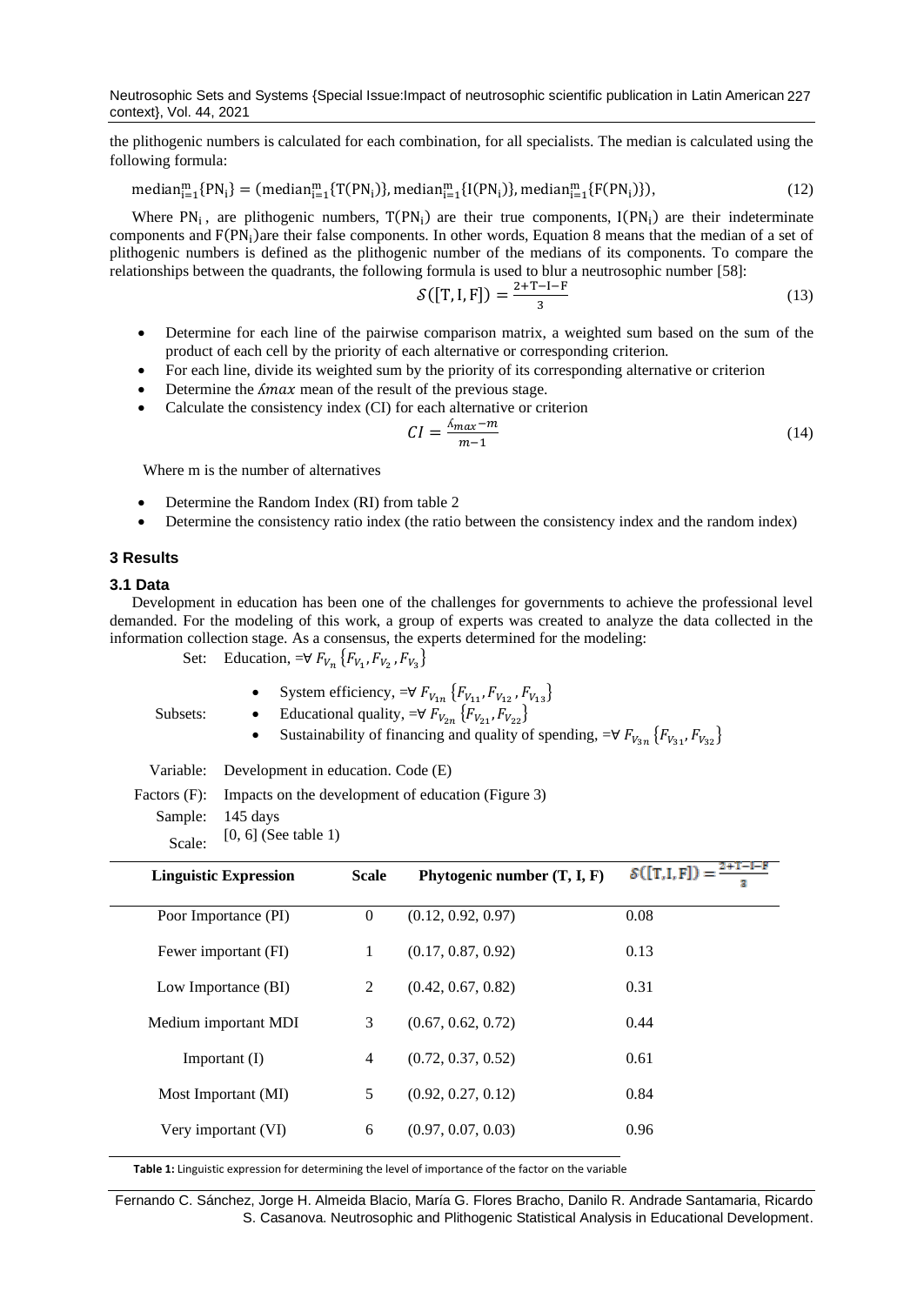228 Neutrosophic Sets and Systems {Special Issue: Impact of neutrosophic scientific publication in Latin American context}, Vol. 44, 2021



**Figure 3.** Plithogenic set of development in education

To model the neutrosophic statistics of the neutrosophic set, it is suggested to code the name of the variable and its representation in graphs and tables.

#### **3.2 Method development**

#### **Stage I. Neutrosophic statistical analysis**

By modeling the variable with the use of neutrosophic statistics, the absolute frequencies are obtained to determine the level of involvement in the development of education,  $F_n = \{F_{V_{11}}, F_{V_{12}}, F_{V_{13}}, F_{V_{22}}, F_{V_{21}}, F_{V_{23}}, F_{V_{31}}, F_{V_{32}}\}$  in a sample of 145 days of research (Table 2). It is noted:

- For the *System Efficiency* dimension, the factor  $F_{V_{12}}$  has an incidence of 35.2%. It shows that insufficient infrastructure and equipment, inadequate and lacking cultural identity, are positioned as an element that slows down the efficiency of the educational system.
- For the educational quality dimension, the factor  $F_{V_{21}}$  has an incidence of 51.4%. It shows that the low quality of education is positioned as a factor that affects the development of education.
- For the dimension Sustainability of financing and quality of spending, the factor  $F_{V_{31}}$  has an incidence rate of 51.9%. It shows that the absence of financing strategies is positioned as a financial factor that hinders educational development.

To obtain the level of incidence of each factor in its dimension, as the measure of indeterminacy for modeling, a scale of  $0 \leq F_{V_n} \geq 1$ , was set, so that the relative membership level within the subset is determined, as well as the neutrosophic set from the neutrosophic frequency  $F_n = \{F_{V_{11}}, F_{V_{12}}, F_{V_{13}}, F_{V_{21}}, F_{V_{22}}, F_{V_{31}}, F_{V_{32}}\}$  (table 3).

| Days           |        |                          |         | <b>Neutrosophic frequencies</b> |                            |        |                                                               |
|----------------|--------|--------------------------|---------|---------------------------------|----------------------------|--------|---------------------------------------------------------------|
|                |        | <b>System Efficiency</b> |         |                                 | <b>Educational quality</b> |        | <b>Sustainability of financing</b><br>and quality of spending |
|                | V11    | V12                      | V13     | V <sub>21</sub>                 | V <sub>22</sub>            | V31    | V <sub>32</sub>                                               |
| 1              | [3;5]  | [2;5]                    | [2;5]   | [2;3]                           | [1;1]                      | [3;3]  | [1; 4]                                                        |
| $\overline{2}$ | [1; 4] | [0;3]                    | [1;1]   | [0:0]                           | [1;3]                      | [1; 4] | [0;3]                                                         |
| 3              | [3:5]  | [3;6]                    | [3;3]   | [2;5]                           | [0;0]                      | [3;3]  | [3;6]                                                         |
| 4              | [2;5]  | [2;3]                    | [2;3]   | [0;1]                           | [1; 4]                     | [3;6]  | [2; 2]                                                        |
| 5              | [2;2]  | [2;3]                    | [1;3]   | [2;3]                           | [0;0]                      | [1;3]  | [2; 4]                                                        |
| 6              | [2;5]  | [0:0]                    | [0;1]   | [3;5]                           | [2;2]                      | [3;5]  | [3;4]                                                         |
| 7              | [2;2]  | [0:0]                    | [3:3]   | [1;2]                           | [1; 4]                     | [1;3]  | [1; 4]                                                        |
| 8              | [2;3]  | [3;5]                    | [3;6]   | [1;1]                           | [2; 2]                     | [0;0]  | [1;3]                                                         |
| 9              | [1;1]  | [0;0]                    | [3;3]   | [2;3]                           | [1;2]                      | [0;1]  | [2; 4]                                                        |
| 10             | [3:4]  | [0:3]                    | [0:2]   | [1; 4]                          | [1;3]                      | [1;1]  | [1;3]                                                         |
| 11             | [3:3]  | [2:5]                    | [3 ; 5] | [1:4]                           | [0:3]                      | [1:3]  | [1;1]                                                         |
| 12             | [2; 4] | [1;4]                    | [0;3]   | [0:1]                           | [2; 4]                     | [1;3]  | [2;5]                                                         |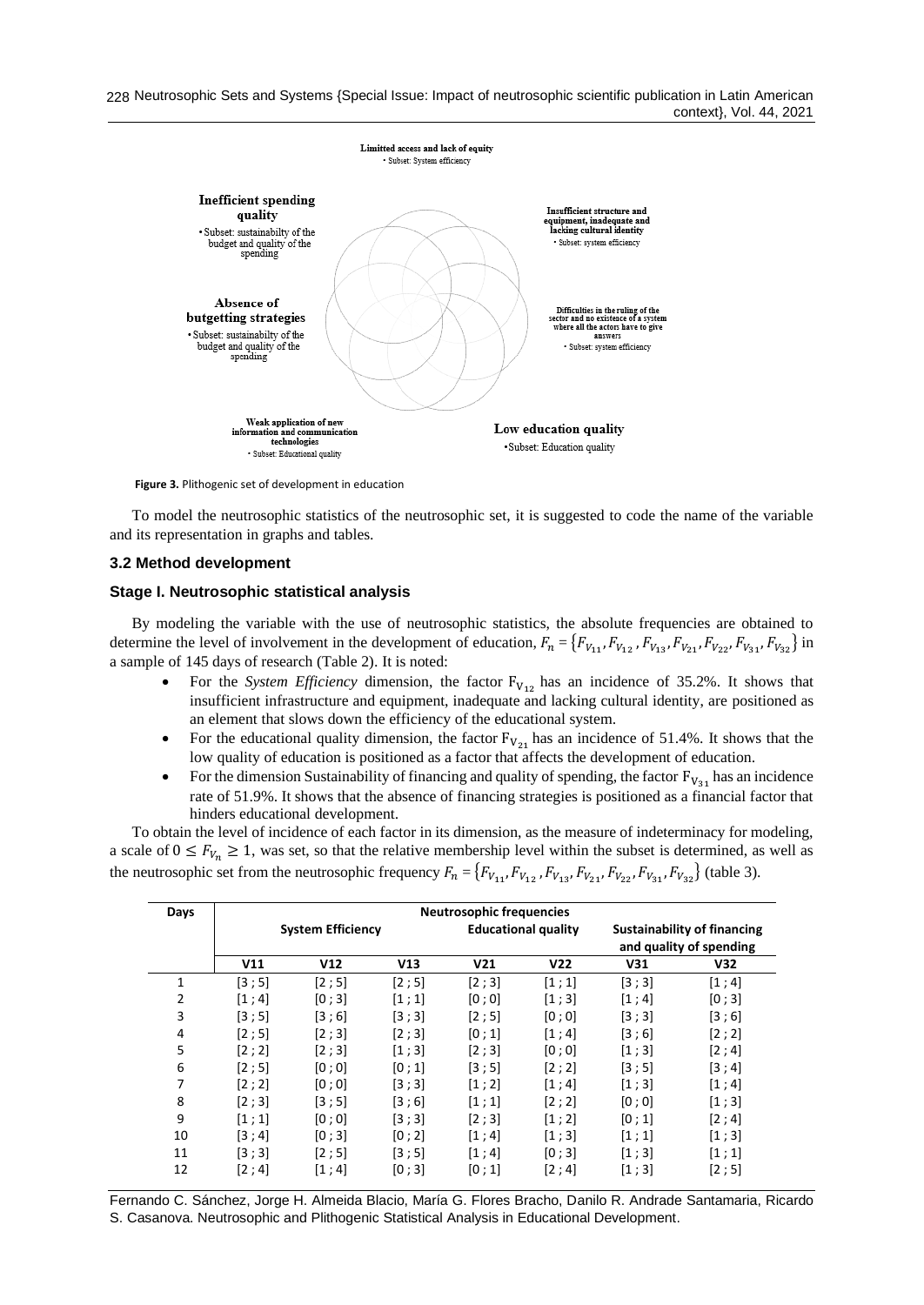Neutrosophic Sets and Systems {Special Issue:Impact of neutrosophic scientific publication in Latin American 229 context}, Vol. 44, 2021

| 13        | [1;2]     | [0:3]     | [0;1]     | [2;3]     | [3;4]     | $\left[3\,;\,6\right]$ | [3;3]      |
|-----------|-----------|-----------|-----------|-----------|-----------|------------------------|------------|
| 14        | [2;2]     | [3;6]     | [2;3]     | [0; 2]    | [2;2]     | [3;3]                  | [3; 4]     |
| 15        | [1;2]     | [0;1]     | [1;3]     | [2; 4]    | [1;3]     | [2;2]                  | [1;1]      |
| 16        | [0:0]     | [1:2]     | [3;3]     | [1:1]     | [1; 4]    | [1:3]                  | [2; 4]     |
| 17        | [1;3]     | [0:2]     | [1;3]     | [0:2]     | [3;6]     | [2:2]                  | [2;2]      |
| 18        | [0; 2]    | [2:4]     | [1;2]     | [2;5]     | [0;3]     | [3;6]                  | [3;3]      |
| 19        | [0;3]     | [0:2]     | [0;3]     | [1;3]     | [0; 2]    | [1;1]                  | [3;4]      |
| 20        | [3;5]     | [3;6]     | [2;3]     | [0;0]     | [2:4]     | [3:4]                  | [0; 2]     |
| $0 - 145$ | [153:293] | [134:312] | [143:282] | [145:299] | [130:283] | [177; 347]             | [151; 322] |

**Table 2.** Neutrosophic frequency for each plithogenic subset in educational development

Of the neutrosophic frequencies observed for development in education, for a sample of 145 days analyzed, there is a total indeterminacy level of:

Subset V<sub>1</sub>, V<sub>11</sub> = 140, V<sub>12</sub> = 178, V<sub>13</sub> = 139, with representativeness levels of [72.01%; 81.73%], Subset V2,  $V_{21} = 154$ ,  $V_{22} = 153$ , with representativeness levels of [70.57%; 81.63%], Subset V3,  $V_{31} = 170$ ,  $V_{32} = 171$ , with representativeness levels of [64.27%; 69.88%].

It is highlighted that the problems of insufficient infrastructure and equipment, inadequate and without cultural identity affect 81.63 in the development in education, in the days of greatest incidence.

From the results of the modeling, it is observed that the incidence relationship between each factor associated with its dimension affects the development of education (table 3).

For the analysis of the representative mean as a function of  $\bar{x} = \in [\bar{x}_L; \bar{x}_U]$ , the values of the neutrosophic means of the factors are calculated and for the study of the variations of the subsets V1, V2, V3, they are determined by the values of the neutrosophic standard deviation  $S_N \in [S_L; S_U]$ , to determine in which factor there is greater coherence and precision when measuring the neutrosophic set  $CV_N \in [CV_L; CV_U]$  (Figure 4)



**Figure 4.** Neutrosophic bubble graph and its plithogenic interrelation of each factor and dimension.

#### Comparative analysis

The modeling of the neutrosophic statistics defines the associated indeterminacy factor for  $\bar{x} = \epsilon$  $[\bar{x}_L; \bar{x}_U], S_N \in [S_L; S_U]$  and  $CV_N \in [CV_L; CV_U]$  in the form of neutrosophic numbers (Table 3). From the results obtained, it is observed that for the  $CV_{NV}$  values for the:

Subset V1, from 0.493 to 0.637with the indeterminacy measure of [21.3% ; 45.0%], Subset V2, from 0.504 to 0.509 with the measure of indeterminacy from [34.0%; 40.8%],

Subset V3, 0.438 to 0.492with the measure of indeterminacy from [31.0% ; 35.0%].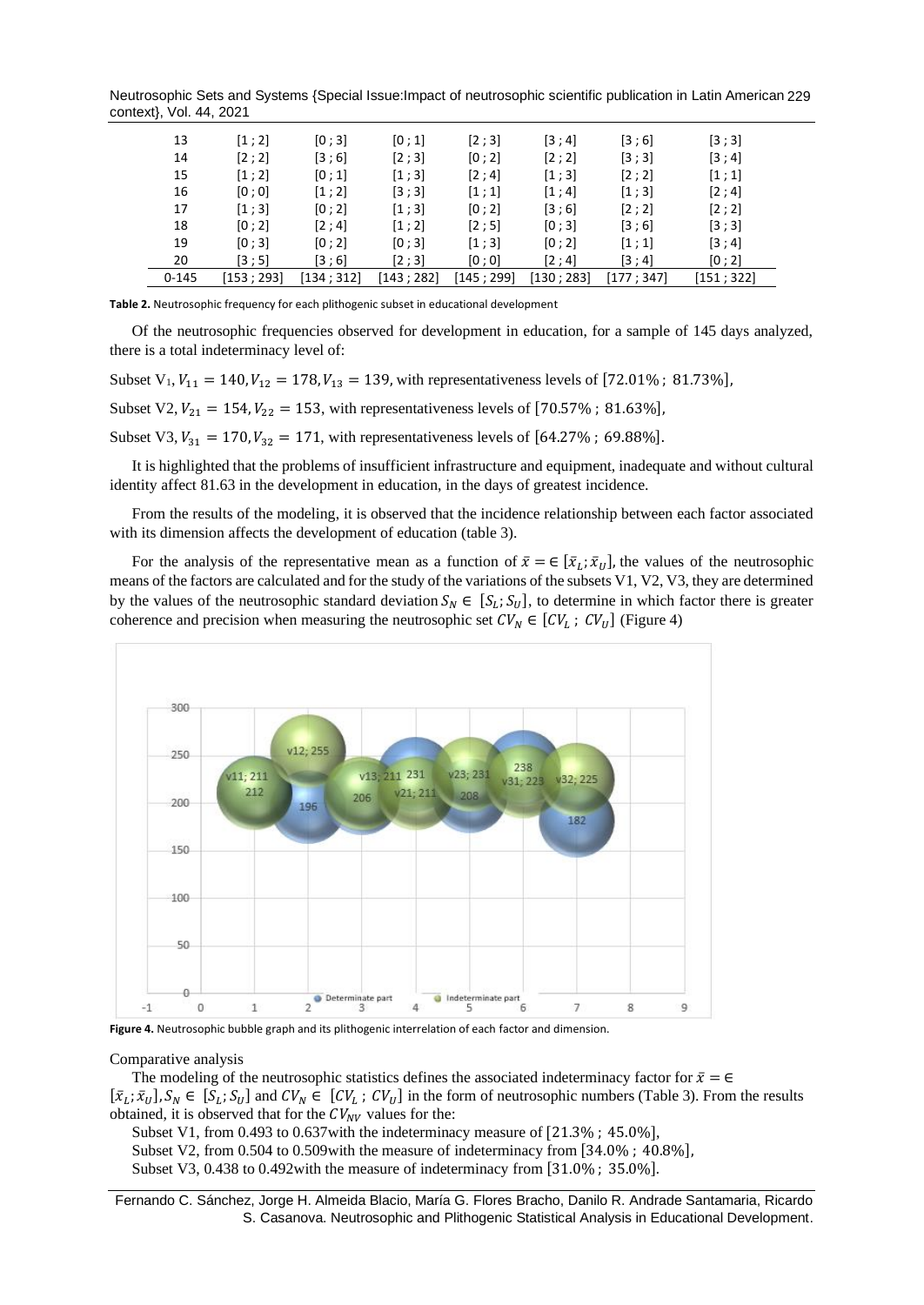| <b>COD</b>                               | <b>Dimension</b>                   | COD | Sub-dimension or factor                                                                                                 | Scale  | Phytogenic number<br>(T, I, F) | dn (x; Vn) | <b>Attribute</b><br>value | $\bar{\chi}_{\sf N}$                       | YN                                         | <b>CVN</b>                                 |
|------------------------------------------|------------------------------------|-----|-------------------------------------------------------------------------------------------------------------------------|--------|--------------------------------|------------|---------------------------|--------------------------------------------|--------------------------------------------|--------------------------------------------|
|                                          |                                    | v11 | Limited access to education<br>and lack of equity                                                                       | [0; 6] | (0.72, 0.37, 0.52)             | 0.3        |                           | $1,391 + 2,664$ I; I $\in$<br>[0; 0; 47.8] | $0.686 + 2.386$ I; I $\in$<br>[0; 0; 71.2] | $0.493 + 0.896$ I; I $\in$<br>[0; 0; 45.0] |
| V <sub>1</sub>                           | System Efficiency                  | v12 | Insufficient infrastructure and<br>equipment, inadequate and<br>lacking cultural identity                               | [0; 6] | (0.92, 0.27, 0.12)             | 0.4        | M: YES                    | $1,218 + 2,836$ I; I $\in$<br>[0; 0; 57.1] | $0.82 + 2.425$ I; I $\in$<br>[0; 0; 66.2]  | $0.673 + 0.855$ I; I $\in$<br>[0; 0; 21.3] |
|                                          |                                    | v13 | Difficulties in the governance<br>of the sector and lack of an<br>accountability system for all<br>actors in the system | [0; 6] | (0.72, 0.37, 0.52)             | 0.3        |                           | $1.3 + 2.564$ I; I $\in$<br>[0; 0; 49.3]   | $0.72 + 2.22$ I; I $\in$<br>[0; 0; 67.6]   | $0.554 + 0.866$ I; I $\in$<br>[0; 0; 36.0] |
|                                          | Educational                        | v21 | Low quality of education                                                                                                | [0; 6] | (0.97, 0.07, 0.03)             | 0.51       | VI                        | $1,318 + 2,718$ I; I $\in$<br>[0; 0; 51.5] | $0.664 + 2.077$ I; I $\in$<br>[0; 0; 68.0] | $0.504 + 0.764$ I; I $\in$<br>[0; 0; 34.0] |
| V <sub>2</sub>                           | quality                            | v23 | Weak application of new<br>information and<br>communication technologies                                                | [0; 6] | (0.67, 0.62, 0.72)             | 0.49       | <b>MDI</b>                | $1,182 + 2,573$ I; I $\in$<br>[0; 0; 54.1] | $0.602 + 2.212$ I; I $\in$<br>[0; 0; 72.8] | $0.509 + 0.86$ I; I $\in$<br>[0; 0; 40.8]  |
| V <sub>3</sub><br>quality of<br>spending | Sustainability of<br>financing and | v31 | Lack of financing strategies                                                                                            | [0; 6] | (0.97, 0.07, 0.03)             | 0.51       | VI                        | $1,609 + 3,155$ I; I $\in$<br>[0; 0; 49.0] | $0.705 + 2.128$ I; I $\in$<br>[0; 0; 66.9] | $0.438 + 0.674$ I; I $\in$<br>[0; 0; 35.0] |
|                                          |                                    | v32 | Poor quality of spending                                                                                                | [0; 6] | (0.67, 0.62, 0.72)             | 0.49       | <b>MDI</b>                | $1,373 + 2,927$ I; I $\in$<br>[0; 0; 53.1] | $0.675 + 2.11$ I; I $\in$<br>[0; 0; 68.0]  | $0.492 + 0.721$ I; I $\in$<br>[0; 0; 31.8] |

**Table 3.** Neutrosophic measures with levels of indeterminacy for each plithogenic subset of development in education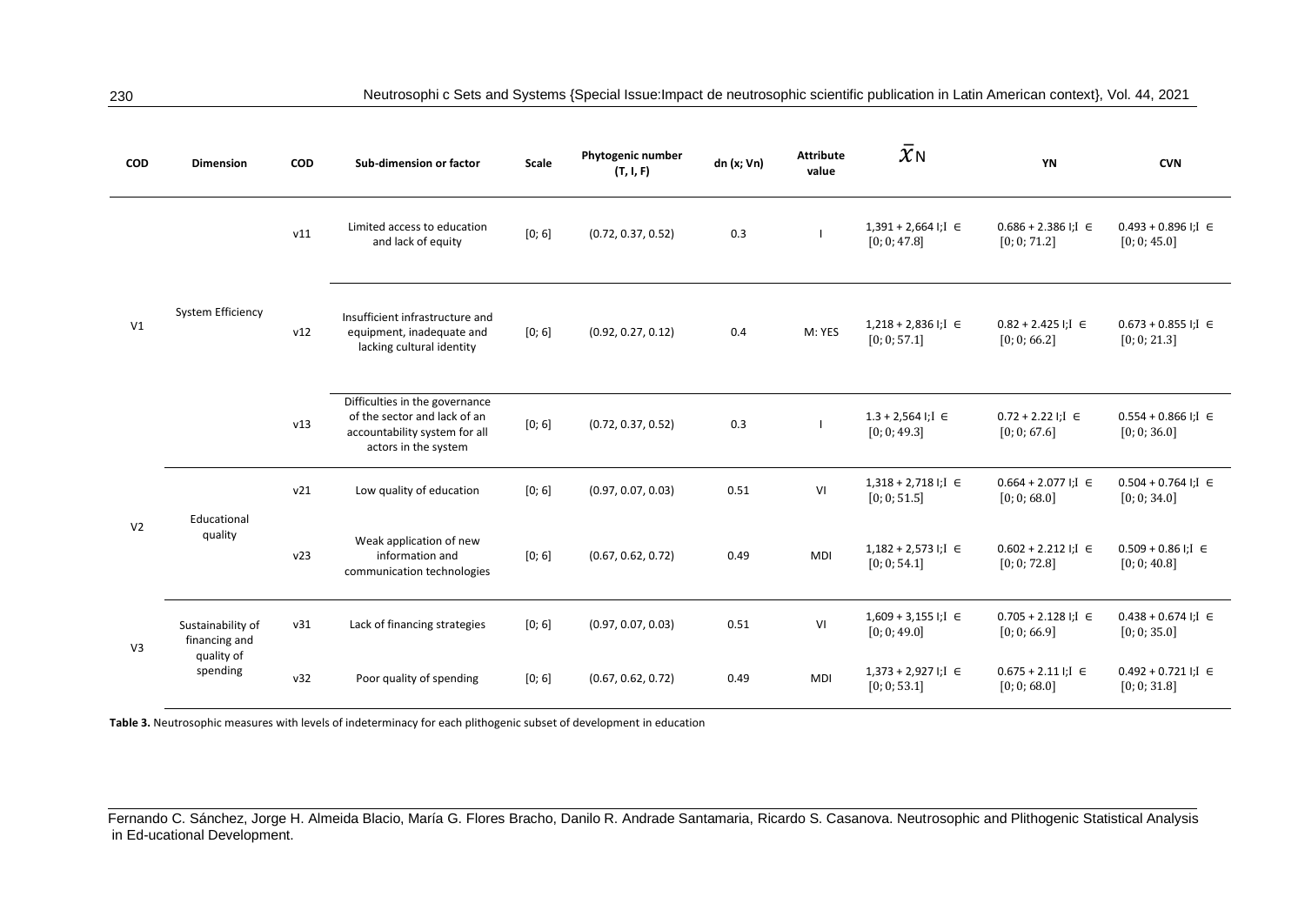Neutrosophi c Sets and Systems {Special Issue:Impact de neutrosophic scientific publication in Latin American 231 context}, Vol. 44, 2021

Although the need to use the lowest percentage level of indeterminacy to obtain accurate and homogeneous results influences with a greater degree and a low level of indeterminacy than the other factors in the development of education. For each determining factor in the pertaining subset and its hierarchy level in the plithogenic set as established: $CV<sub>N</sub>$ 

• Low quality of education • Insufficient infrastructure and equipment, inadequate and lacking cultural identity • Lack of financing strategies

## **Stage II. Development of mathematical modeling through neutrosophic logic to plithogenic logic in the development of education**

Plithogenic set: Development of education (table 3)

The plithogenic set is defined for three subsets V1, V2, and V3

That is why a plithogenic set is defined that consists of 7 attributes, each of these attributes contain possible values (table 3), with their respective plithogenic particularities and possible values in the linguistic expression to determine the level of importance of the factor on the variable (table 1).

The multi-attribute of dimension 3 has cardinality  $3x2x2 = 12$ .

The degrees of contradiction between the values for each attribute are defined below:

 $c_N$  (v<sub>11</sub>, v<sub>12</sub>) =  $c_N$  (v<sub>12</sub>, v<sub>13</sub>) = 0.3

 $c_N$  (v<sub>21</sub>, v<sub>22</sub>) = 0.1

 $c_N$  (v<sub>31</sub>, v<sub>32</sub>) = 0.1

As we can see, the dominant values for each attribute are:  $v_{12}$ ,  $v_{21}$ , and  $v_{31}$ 

When v21, v12, and v31 are activated, all the other nodes are activated, which means that the incidence value caused by the low quality of education in the institutions is influenced by the deterioration of the infrastructure and insufficient, inadequate equipment and without identity cultural, has a negative influence by projecting itself as a dominant value within the plithogenic set of education, in such a way that it constitutes an impairment in professional and educational growth preceded by the absence of financing strategies.

To determine a level of solution, it is necessary to know which subsets to act on through the relationship and the level of importance, as follows:

- Educational quality and System Efficiency
- Educational quality and absence of financing strategies

| ■ |  |  |  |
|---|--|--|--|
|   |  |  |  |
|   |  |  |  |
|   |  |  |  |
|   |  |  |  |

| V12                       | $V_{21}$              | $V_{31}$              |  |
|---------------------------|-----------------------|-----------------------|--|
| M: YES (0.92, 0.27, 0.12) | VI (0.97, 0.07, 0.03) | VI (0.97, 0.07, 0.03) |  |

Low quality of education (v21) and insufficient infrastructure and equipment, inadequate and lacking cultural identity (v12)

| <b>Neutrosophic Plithogenic Union</b>                                                                           | $S([T,I,F]) = \frac{2+T-I-F}{2}$ | Evaluation             |
|-----------------------------------------------------------------------------------------------------------------|----------------------------------|------------------------|
| (a1, a2, a3) $Vp$ (b1, b2, b3) = (a1 $\wedge D$ b1, $\frac{1}{2}$ [(a2 $\wedge$ Db2) + (a2 $VD$ b2)],<br>a3ADb3 | 0.9061                           | It is in a<br>sublevel |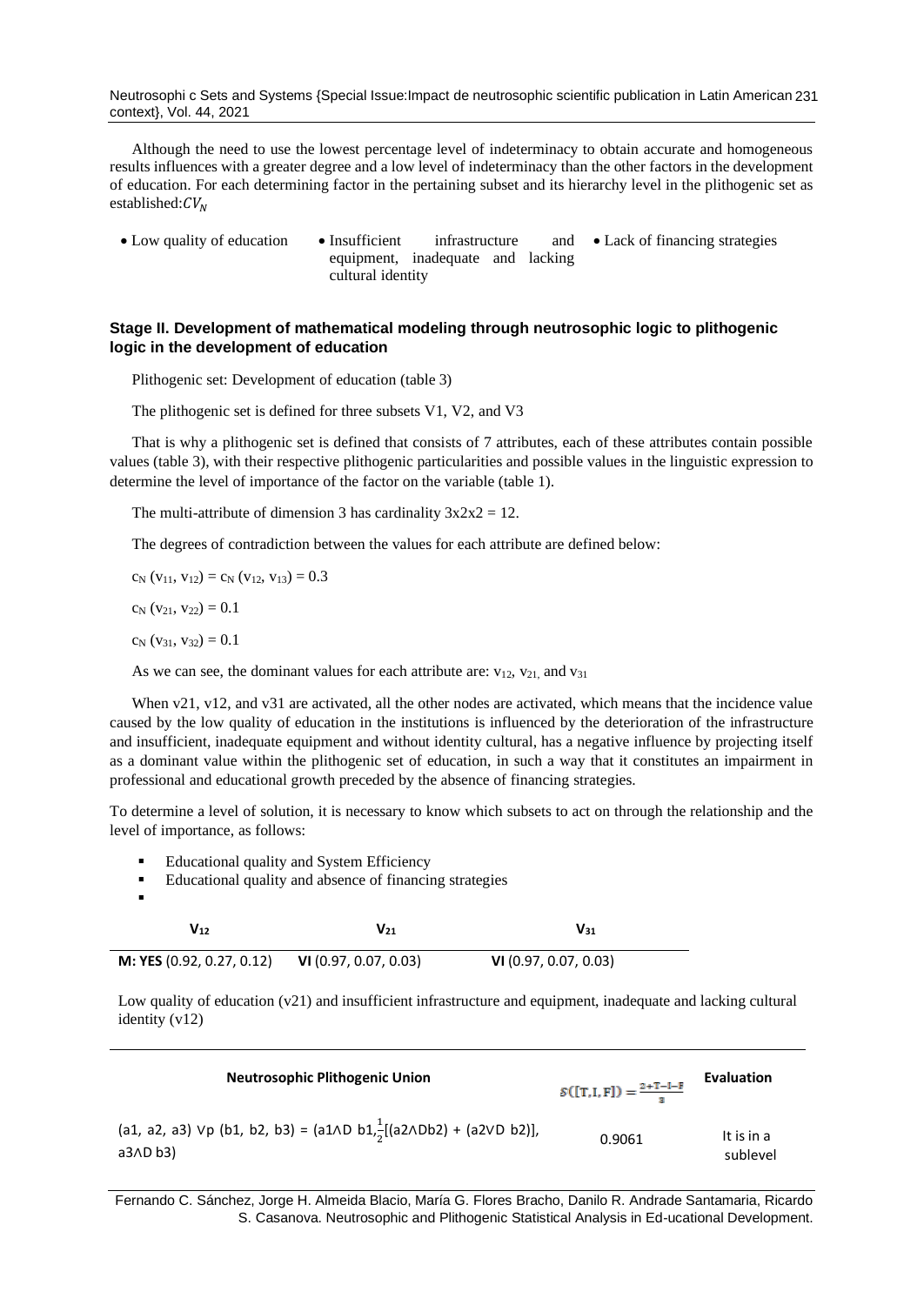232 Neutrosophic Sets and Systems {Special Issue: Impact of neutrosophic scientific publication in Latin American context}, Vol. 44, 2021

(a1, a2, a3) ∨p (b1, b2, b3) = (0.892, 0.17, 0.004) between I and

MI

## **Low quality of education (v21) and absence of financing strategies (v31)**

| <b>Neutrosophic Plithogenic Intersection</b>                                                                                     | $S([T,I,F]) = \frac{2+T-I-F}{2}$ Evaluation |                        |
|----------------------------------------------------------------------------------------------------------------------------------|---------------------------------------------|------------------------|
| (a1, a2, a3) $\wedge$ p (b1, b2, b3) = (a1 $\wedge$ D b1 $\frac{1}{2}$ [(a2 $\wedge$ Db2)+ (a2 $\vee$ D b2)], a3 $\vee$ D<br>b3) | 0.9372                                      | It is on a<br>sublevel |
| $(a1, a2, a3)$ Ap $(b1, b2, b3) = (0.94, 0.07, 0.059)$                                                                           |                                             | between MI<br>and VI   |

**Table 4.** Evaluations between  $v_{12}$ ,  $v_{21}$  and  $v_{31}$ 

There is a stronger relationship between the subsets of educational quality and sustainability of financing and quality of spending [in its attribute (v21) and (v31)] than between educational quality and system efficiency, taking into account the most predominant factors. A relationship is obtained one degree closer to more important than very important according to the plithogenic neutrosophic union and intersection operator. So the solutions must be focused on solving the factors  $(v21)$  and  $(v31)$  that affect the development of education.

Partial solutions:

- To increase the quality of education in the different localities of the country, it is necessary the creation of an institute that is in charge of designing, experimenting, and gradually disseminating the educational innovations that are required.
- The governing bodies on educational development must promote and finance projects for the educational sector to promote professional development.
- It must be understood that education is one of the main development tools of a country, providing opportunities for the population and allowing progress towards a more equitable and egalitarian country.

## **Conclusions**

- Ecuador has presented innumerable advances in education, however, like most countries in the region, there is still a long way to go, and one of them is the educational quality that is still deficient.
- Neutrosophic statistics revealed that among the factors that most affect educational development are the low quality of education; insufficient infrastructure and equipment, inadequate and without cultural identity, and absence of financing strategies, corresponding to the dimension it belongs.
- The analysis of the mathematical modeling through the neutrosophic logic to the plithogenic logic determined within the plithogenic set of development in education, which subsets were compromised by directly influencing educational development. The relationship between the subsets of educational quality and sustainability of financing and quality of spending was at a sub-level between MI and VI. Objectively, these nodes must be influenced to reduce their incidence and activation of the remaining nodes.

## **References**

- <span id="page-9-0"></span>[1] Asamblea.Nacional.Constituyente, "Ley Orgánica para Prevenir y Erradicar la Violencia Contra las Mujeres," ed. Quito: Corporación de Estudios y Publicaciones, 2018.
- [2] D. C. Vera, A. V. T. Suntaxi, G. C. I. Alcívar, J. E. Ricardo, and M. D. O. Rodríguez, "Políticas de inclusión social y el sistema de ingreso a las instituciones de educación superior del ecuador," *Dilemas Contemporáneos: Educación, Política y Valores,* vol. 6, 2018.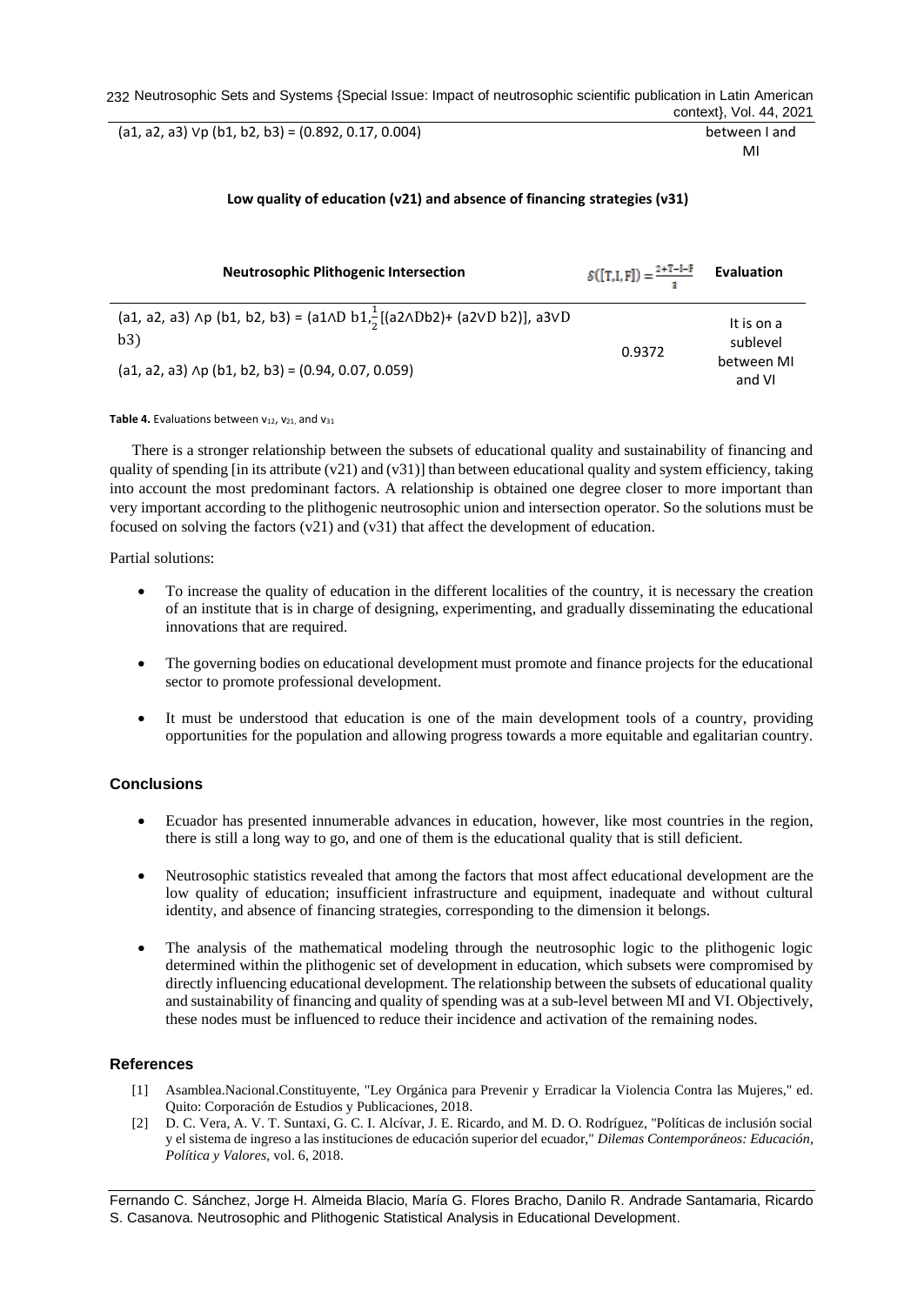Neutrosophic Sets and Systems {Special Issue:Impact of neutrosophic scientific publication in Latin American 233 context}, Vol. 44, 2021

- [3] C. Contreras and M. Anahis, "Proceso de titulación, pertinencia en la carrera de comunicación social de la facultad de ciencias jurídicas sociales y de la educación en la universidad técnica de Babahoyo," Babahoyo: UTB, 2018, 2018.
- [4] G. Á. Gómez, J. V. Moya, J. E. Ricardo, and C. V. Sánchez, "La formación continua de los docentes de la educación superior como sustento del modelo pedagógico," *Revista Conrado,* vol. 17, pp. 431-439, 2021.
- [5] J. E. Ricardo, J. J. D. Menéndez, and R. L. M. Manzano, "Integración universitaria, reto actual en el siglo XXI," *Revista Conrado,* vol. 16, pp. 51-58, 2020.
- [6] J. E. Ricardo, Á. B. M. Vásquez, R. A. A. Herrera, A. E. V. Álvarez, J. I. E. Jara, and N. B. Hernández, "Management System of Higher Education in Ecuador. Impact on the Learning Process," *Dilemas Contemporáneos: Educación, Política y Valore,* 2018.
- [7] I. I. Orozco Fernández and J. Estupiñán Ricardo, "Atención a la diversidad como premisa de la formación del profesional en comunicación social," *Dilemas Contemporáneos: Educación, Política y Valores,* vol. 6, 2018.
- [8] J. E. RICARDO, *Estrategia de Gestión en la Educación Superior; pertinencia e impacto en la interrelación de los procesos académicos, de investigación científica y de vinculación con la sociedad en el periodo enero 2016-mayo 2018 en la Facultad de Ciencias Jurídicas, Sociales y de la Educación de la Universidad Técnica de Babahoyo en Ecuador*: Infinite Study, 2018.
- <span id="page-10-0"></span>[9] I. Bedoya, *Epistemología y Pedagogía. Ensayo histórico crítico sobre el objeto y método pedagógicos*. Bogotá, Colombia: Ecoediciones, 2003.
- [10] Organización de las Naciones Unidas. (2021, 2021). *Incorporando los ODS en los planes de estudio de educación*  superior. Available: https://www.un.org
- [11] Unesco, "Las Tic en la Educación UNESCO," ed, 2013.
- [12] C. A. Santillan Mora, "El uso inadecuado de la tecnología y su incidencia en el aprendizaje de los estudiantes de la Escuela de Educación Básica Jorge Icaza Delgado del cantón Babahoyo, Provincia de Los Ríos," BABAHOYO: UTB, 2019, 2019.
- <span id="page-10-1"></span>[13] H. A. Macías, C. Ortiz Viáfara, and M. A. Rodríguez Tovar, "Medio ambiente, sociedad, ética y educación: reflexiones desde la disciplina contable," 2020.
- <span id="page-10-2"></span>[14] A. Sacristán, *Sociedad del conocimiento, tecnología y educación*: Ediciones Morata, S. L. , 2013.
- <span id="page-10-3"></span>[15] M. Contreras. *Educación como base fundamental para el progreso* Available: https:/[/www.monografias.com/docs115/educacion-base-progreso-ecuador/educacion-base-progreso-ecuador.shtml](http://www.monografias.com/docs115/educacion-base-progreso-ecuador/educacion-base-progreso-ecuador.shtml)
- <span id="page-10-4"></span>[16] R. Uzcátegui and R. Junguittu, *Historia, historia de la educación y su enseñanza*. Venezuela: Saber UCV, 2017.
- [17] A. Moreira, "Historia del sistema educativo del Ecuador. Monografías 1-24," 2013.
- [18] M. d. E. Ecuador. (2018). *Educación: Más recursos en beneficio del país. Informe Ministerio de Educación*. Available: https://educacion.gob.ec/educacion-mas-recursos-en-beneficio-del-pais/
- <span id="page-10-5"></span>[19] M. Knobel. (1964) El desarrollo y la maduración en psicología evolutiva. *Revista de Psicología, 1, 1-5*.
- <span id="page-10-6"></span>[20] A. G. Serón, *Enseñanza y sociedad de conocimiento sociológico de la educación*: Siglo XXI de España Editores, S.A, 2011.
- <span id="page-10-7"></span>[21] A. G. Serón;. (2020;). *Enseñanza y sociedad de conocimiento sociológico de la educación*. Available: https://elibro.net/en/lc/uniandesecuador/titulos/106309?fs\_q=educacion%20y%20sociedad&fs\_language=8&fs\_edi tion\_year=2020;2019;2018&prev=fs
- <span id="page-10-8"></span>[22] ONU, "Un enfoque de la educación para todos basado en los derechos humanos.," ed. New York: División de Comunicaciones, UNICEF.: New York: División de Comunicaciones, UNICEF., 2008.
- <span id="page-10-9"></span>[23] S. H. S. Al-Subhi, I. Pérez Pupo, R. García Vacacela, P. Y. Piñero Pérez, and M. Y. Leyva Vázquez, "A New Neutrosophic Cognitive Map with Neutrosophic Sets on Connections, Application in Project Management. ," *Neutrosophic Sets and Systems,* vol. 22. , pp. 63-75, 2018.
- <span id="page-10-10"></span>[24] F. Smarandache, *An introduction to the Neutrosophic probability applied in quantum physics*: Infinite Study, 2000.
- <span id="page-10-11"></span>[25] W. B. Vasantha, I. Kandasamy, and F. Smarandache, "Algebraic Structure of Neutrosophic Duplets in Neutrosophic Rings < Z U I>,< Q U I> and < R U I.> " *Neutrosophic Sets and Systems, ,* vol. 23, pp. 85-95, 2018.
- <span id="page-10-12"></span>[26] E. J. H. Antepara, *Competencies Interdepencies Analysis based on Neutrosophic Cognitive Mapping*: Neutrosophic Sets and Systems, 2017.
- <span id="page-10-14"></span><span id="page-10-13"></span>[27] Al-subhi, Salah Hasan, et al. "Triangular Neutrosophic Cognitive Map for Multistage Sequential Decision-Making Problems." International Journal of Fuzzy Systems 23.3 , 2021.
- [28] A. S. Molina, W. A. C. Calle, and J. D. B. Remache, "The application of Microsoft Solution Framework Software Testing using Neutrosophic Numbers," *Neutrosophic Sets and Systems,* vol. 37, pp. 267-276, 2020.
- [29] A. Abdel-Monem and A. Abdel Gawad, "A hybrid Model Using MCDM Methods and Bipolar Neutrosophic Sets for Select Optimal Wind Turbine: Case Study in Egypt," *Neutrosophic Sets and Systems,* vol. 42, pp. 1-27, 2021.
- [30] M. E. Á. Tapia, D. C. M. Raúl, and C. N. M. Vinicio, "Indeterminate Likert Scale for the Analysis of the Incidence of the Organic Administrative Code in the current Ecuadorian Legislation," *Neutrosophic Sets and Systems,* vol. 37, pp. 329-335, 2020.
- [31] C. E. Ochoa Díaz, L. A. Colcha Ramos, M. J. Calderón Velásquez, and O. Pérez Peña, "Knowledge-based Hiring Recommender Model for Occasional Services in the Public Sector," *Neutrosophic Sets and Systems,* vol. 37, pp. 176- 183, 2020.
- [32] F. d. R. Lozada López, M. E. Villacreses Medina, and E. C. Villacis Lascano, "Measure of Knowledge in Students at Uniandes, Ecuador, on the Manifestations of Oral Cancer," *Neutrosophic Sets and Systems,* vol. 37, pp. 151-159, 2020.
- [33] C. A. Escobar Suárez, R. Oliva Torres, and L. Espinoza Freire, "Neutrosophic Analysis of Complications Generated by Hypothyroidism during Pregnancy," *Neutrosophic Sets and Systems,* vol. 37, pp. 141-150, 2020.
- Fernando C. Sánchez, Jorge H. Almeida Blacio, María G. Flores Bracho, Danilo R. Andrade Santamaria, Ricardo S. Casanova. Neutrosophic and Plithogenic Statistical Analysis in Educational Development.